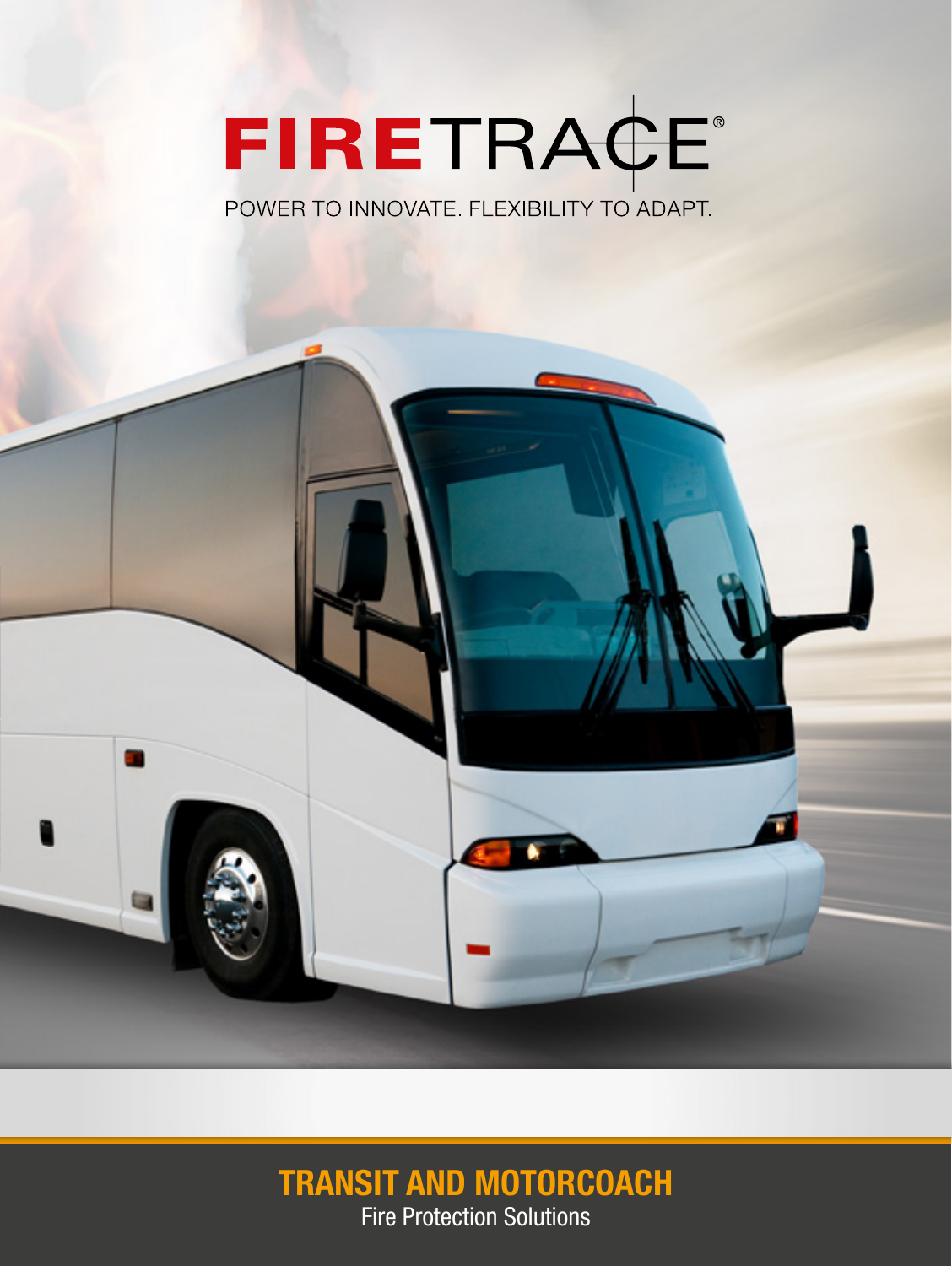# FIRETRACE, THE PROVEN CHOICE FOR BUS FIRE PROTECTION

#### THE PROBLEM

A fire in a bus is a very serious and surprisingly common situation that puts lives and property at risk.

Studies show that as many as one in 100 buses will experience a fire in any given year, and that more than 84 percent of fires are the result of mechanical or electrical failure or malfunction, primarily in the engine or running gear areas, with flammable liquids or electrical failures cited as the most frequent cause.

#### AT RISK AREAS

- $\blacklozenge$ Engine compartment
- $\bullet$ Dashboard
- $\bigoplus$  Electrical systems
- $\bigoplus$ Battery enclosures
- $\bigoplus$  Heating and air conditioning systems

#### WHY FIRETRACE?

Firetrace offers a superior approach to the protection of many of the fire-prone areas of these vehicles. Firetrace systems detect fire using the proprietary Firetrace Detection Tubing. This heat sensitive polymer tubing is pressurized and reacts to the heat and radiant energy of a fire by bursting, thus releasing the fire suppression agent.



\* System selection may vary with the hazard protected



#### DIRECT RELEASE SYSTEMS

In Direct release systems, the tubing nearest the hottest point of the fire ruptures, forming an effective discharge "nozzle." The agent contained in the cylinder is then released in the immediate proximity of the fire.

#### INDIRECT RELEASE SYSTEMS

With an Indirect release system, the Firetrace tubing is used only for detection. When a fire causes the tubing to burst, a valve opens and the suppressant is discharged via a traditional distribution network and fixed nozzles.

#### FIRETRACE ADVANTAGES



- Highly reliable in harsh environments tolerant of dirt, debris and temperature extremes
- 
- Requires no electricity offering uninterrupted service 24/7



- Sounds alarm and can send an alert to the indicator panel
- Eliminates concern for false alarm or false discharge
	- Provides immediate detection and delivery



- Allows for inexpensive installation, maintenance and recharge
- Horizontal or vertical cylinders available giving more flexibility in system placement
- Tubing can easily be routed to virtually any location on the vehicle to provide

#### FIRETRACE DETECTION TUBING

Firetrace Detection Tubing is ideal for fast, reliable detection of heat and flame even in the toughest applications.

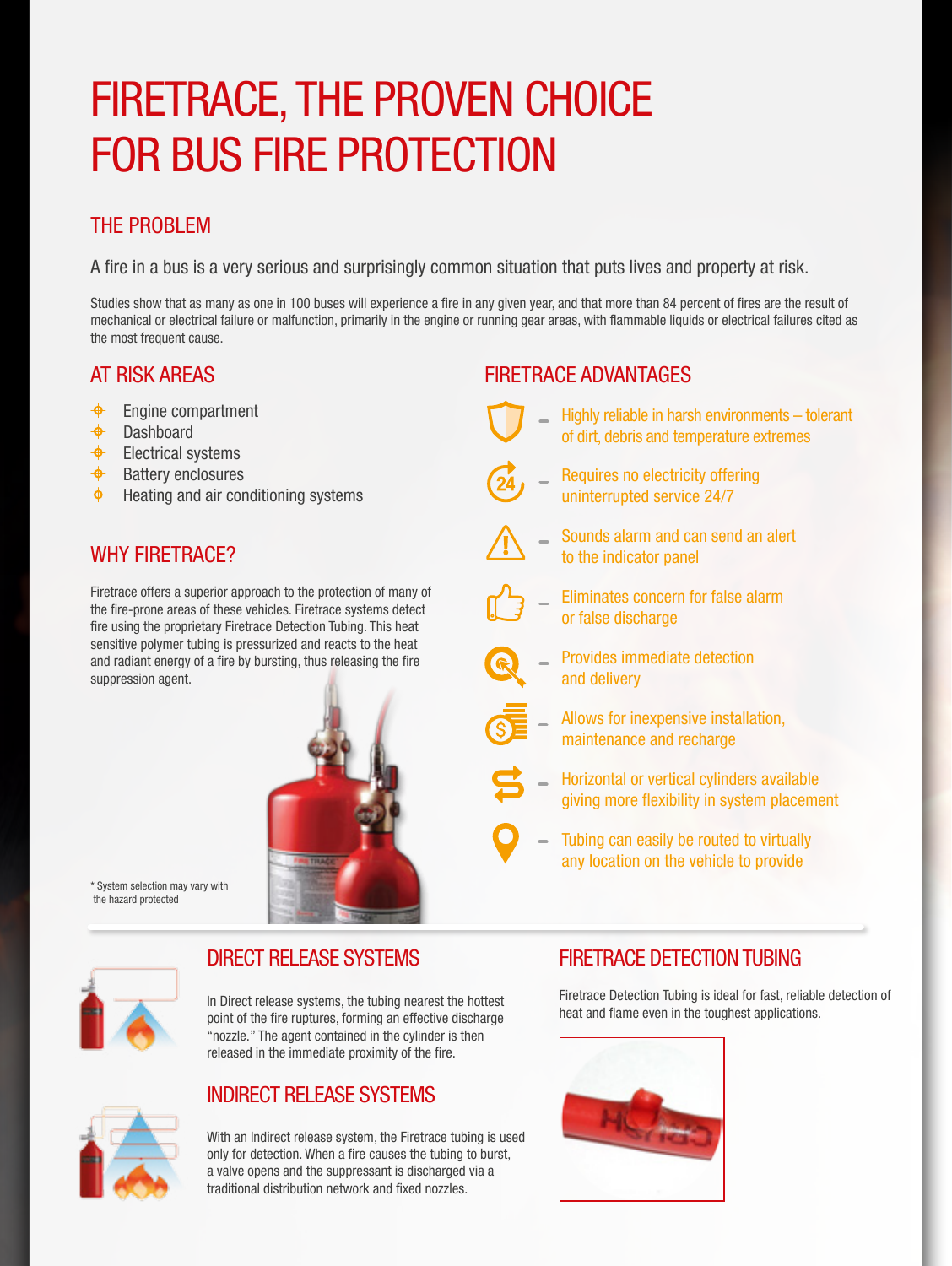#### FIRETRACE'S NEW HORIZONTAL CYLINDER

Space on board a bus is limited, so Firetrace offers a new horizontally mounted system for spaces that won't allow for a vertically placed cylinder.

#### P-MARK



Firetrace's ABC 20lb system has achieved a perfect 10/10 score in the SP Technical Research Institute of Sweden's P-Mark testing process for bus specific fire suppression. Firetrace's compact 10lb 'Black Widow' system also achieved a notable 9/10.





Firetrace 20lb ABC dry chemical system. Firetrace 10lb Black Widow system.